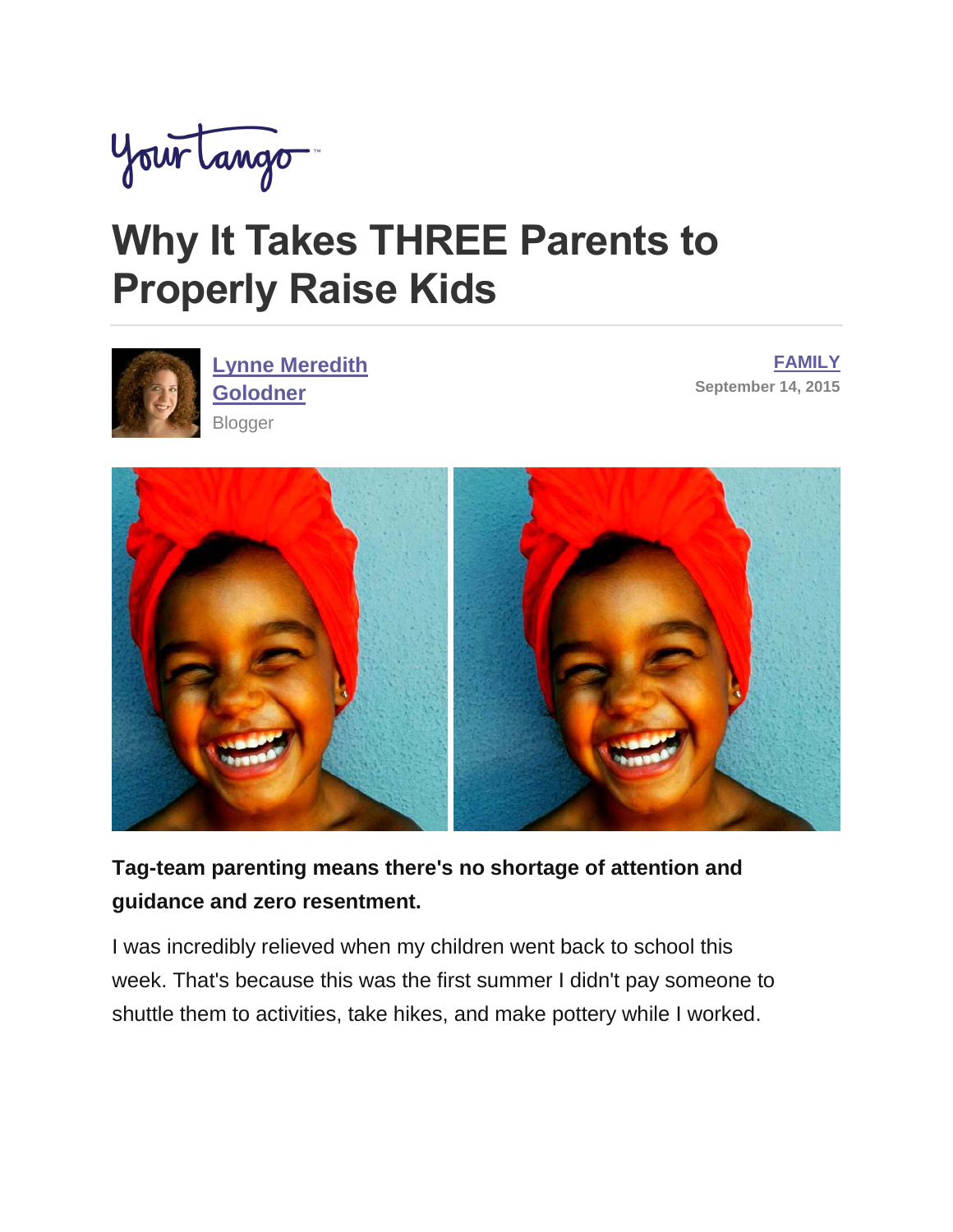Ever since I had children, I've worked for myself, finding time to complete assignments and interview sources before they woke for their morning feeding or after they finally settled into sleep in the evening.

### **Basically, I spent about a decade of my children's early years exhausted, sleep-working and trying to have a life with the help of equally nontraditional working spouses.**

I say spouses because there's my first [husband](http://www.yourtango.com/2013197121/marriage-i-put-my-husband-my-child) (my children's father), and my current husband (my children's stepfather). We're the quintessential nontraditional modern American family, and I can honestly say we tag-team parent to make sure the four children (three are mine, one is his) get what they need between the three of us.

Tag-team parenting is a [parenting style](http://www.yourtango.com/experts/lois-muir-mcclain/parenting-styles-whats-all-fuss) term created by the Center for Economic and Policy Research, to refer to parents who work alternating schedules, taking turns at both paid employment and child care, according to a recent *[New York Magazine](http://nymag.com/thecut/2015/08/tag-team-parenting.html)* article by Oz Spies.

## **He writes that it's a work-parenting distribution that's on the rise, with more than a quarter of two-income [couples](http://www.yourtango.com/couples) including an adult with a nonstandard schedule (i.e., not 9-to-5, so the children are covered at all times).**

Our situation has evolved over the years, just as my marital standing has. In marriage number one, I was a stay-at-home writer, author, and adjunct college professor to my first husband's freelance musician career. We were literally like passing ships — people saw him with the kids, they saw me with the kids, but they rarely saw all of us together.

When we got divorced, the kids were 2, 4 and 6, and if you can believe it, the [divorce](http://www.yourtango.com/breakups-and-divorce) helped this tag-team setup. While the kids were with him, I worked hard and long, and when they came home they were my focus.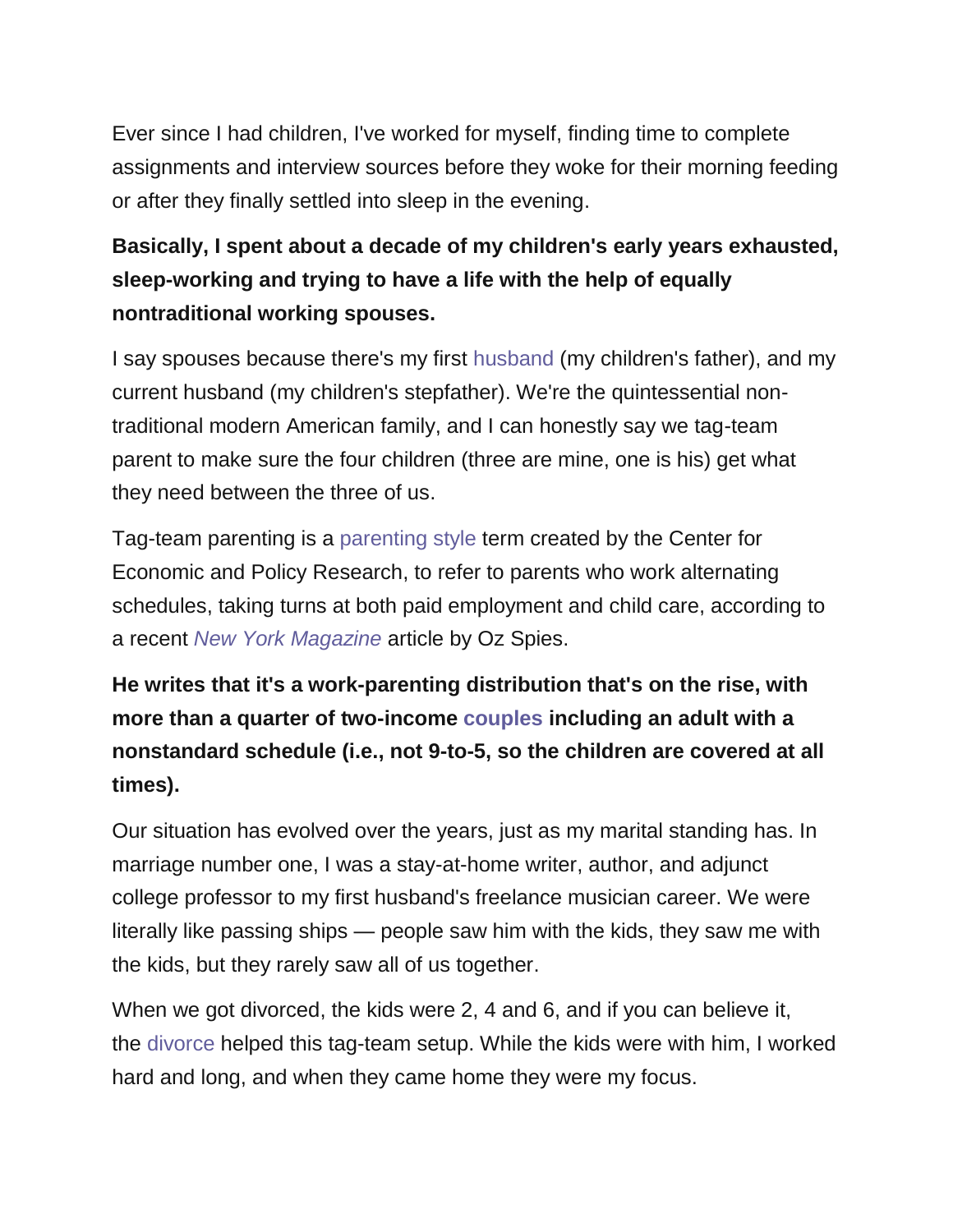I cherished my every-other-weekend freedom because that's when I could fit in assignments, grade papers, and pitch new stories to editors.

A couple years later, I met Dan and realized how hard it was to single-parent, even as a tag team. Dan and I have been [married](http://www.yourtango.com/married-lovestage) now for four years, and I like to joke that it takes three parents to get our kids to school.

This fall, we have four kids in four different schools, but I don't need a carpool because between my ex, my husband and I, we've got it covered.

## **One of the perks of three-parent tag-teaming is that all of us have a little bit of free time interspersed between work and parenting responsibilities. And now that my kids are older, exercise, manicures, or walk-and-talks are things I share with them, too.**

Since those early chaotic years, I've evolved into public relations, running a small company from my home office. I employ other working moms who understand the idea of flex-work. I tell them they don't have to answer emails they receive every other Saturday when my kids are at their dad's house, and I know they're not going to answer calls after 3 PM on a school day.

My husband does work a 9-to-5, but he has a lot of flex time. He can arrive a little late after dropping off his daughter and my younger son, and he can leave a little early to pick someone up from school. When one of the kids has a doctor appointment, there's a good chance all three of us can make it (though we rarely all do).

I still cherish my kid-free weekends and early mornings, if only because I have uninterrupted quiet time. This summer was the first time I didn't have help from a neighborhood teen and though I got work done, it was certainly a juggle.

Somehow, I managed to get all essential client and writing work done and still take the kids kayaking, berry-picking, and to the pool.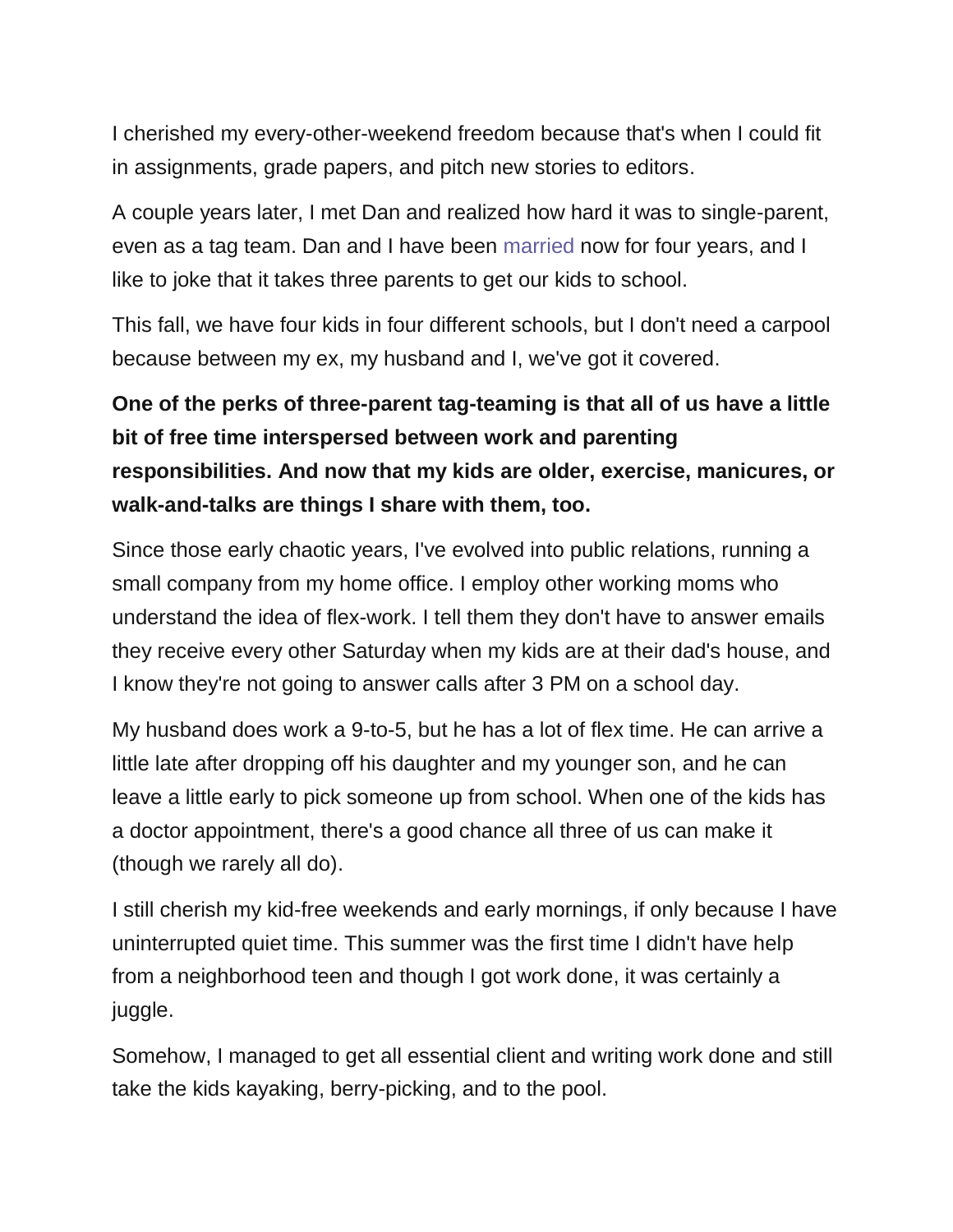### **I felt incredibly grateful that I could evolve my work schedule to spend a little more time with the kids; you can bet those limited work hours were pushed to the max so I could play.**

I know a couple who divide activities according to their strengths. One partnership features the more athletic parent handling all sports activities, while the more entrepreneurial parent manages homework and religious education.

My ex focuses heavily on religious education, while I cover sports, nature, and artistic activities. My husband inculcates the kids in political rhetoric and advocacy, along with home improvement projects. Between the three of us, we present renaissance parenting, which none of us could achieve alone.

My mother was stay-at-home throughout my childhood, yet I remember my adolescent free time filled with exploration, discovery, and not a lot of parental presence. Yet, she was there every day after school to make us snacks, listen to our daily report, and cart us to tennis, dance and Hebrew school.

One of the downsides of such hands-on parenting is that our kids don't have much free time and space to roam like we did. It's somewhat of a shock to the three of us when they pull away into their own wanderings, which kids need to do as they mature.

By far, the biggest benefit of such devoted parenting is the confidence I see in my kids. They all know that there's someone (three, in fact) there to listen to them, to hug them, or to run out at 8 PM the night before the first day of school to buy binders we forgot to get in August.

**Tag-team parenting means there's no shortage of attention and guidance, no abandonment, no one forgotten, and no resentment from those of us at the helm. I can breathe, strike a yoga pose, and watch a rerun of** *Law & Order* **without worry that I'm neglecting my kids.**